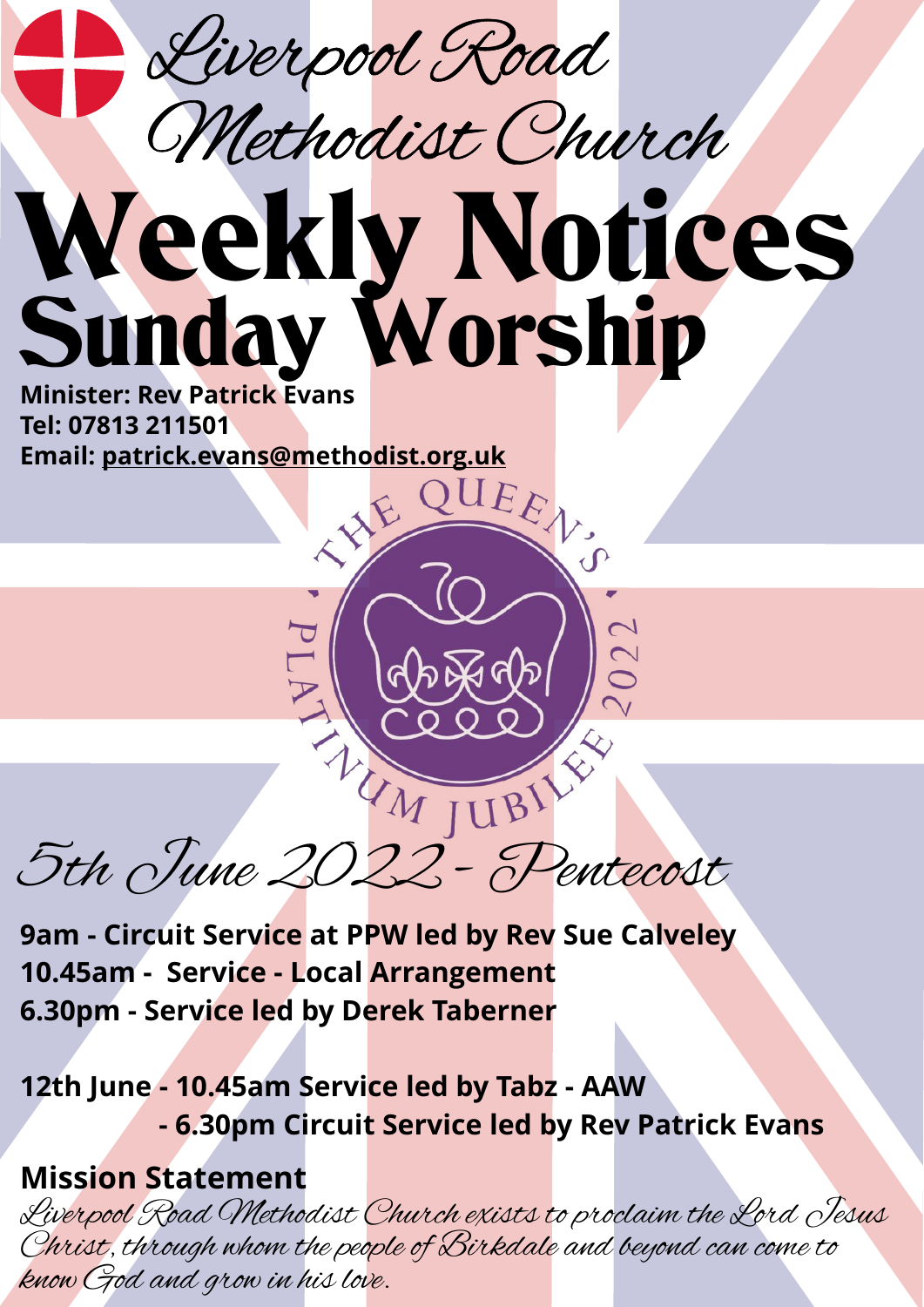## Lectionary Readings 5th June 2022 **Acts 2.1-21; Psalm 104.24-34,35b; Romans 8.14-17; John 14.8- 17,(25-27)**

Prayer

Almighty God, who on the day of Pentecost sent your Holy Spirit on the disciples with the wind from heaven and with tongues of flame, filling them with joy and boldness to preach the gospel: send us out in the power of the same Spirit to witness to your truth and to draw everyone to the fire of your love; through Jesus Christ our Lord.



Bible study Mondays 7pm in the New room.



Iona service Thursdays 9.15am. All welcome.

Church Notices

If you have any items you want including in the notices please let Lucy Lloyd know on 01704 536648 or lucy@southportmethodist.org.uk.

Birkdale Prayer Meeting

The next Birkdale Churches Prayer morning will be held on Monday 13th June at St Johns Church, Birkdale starting at 10am.



Jodrell Bank

The Guild here at Liverpool Road are going on a trip to Jodrell Bank on Tuesday 23rd August. Details of timings and cost etc from Colin or Eileen Fyles 01704 565559.



Tea/Coffee

Tea/coffee will be served in the schoolrooms after Sunday morning worship.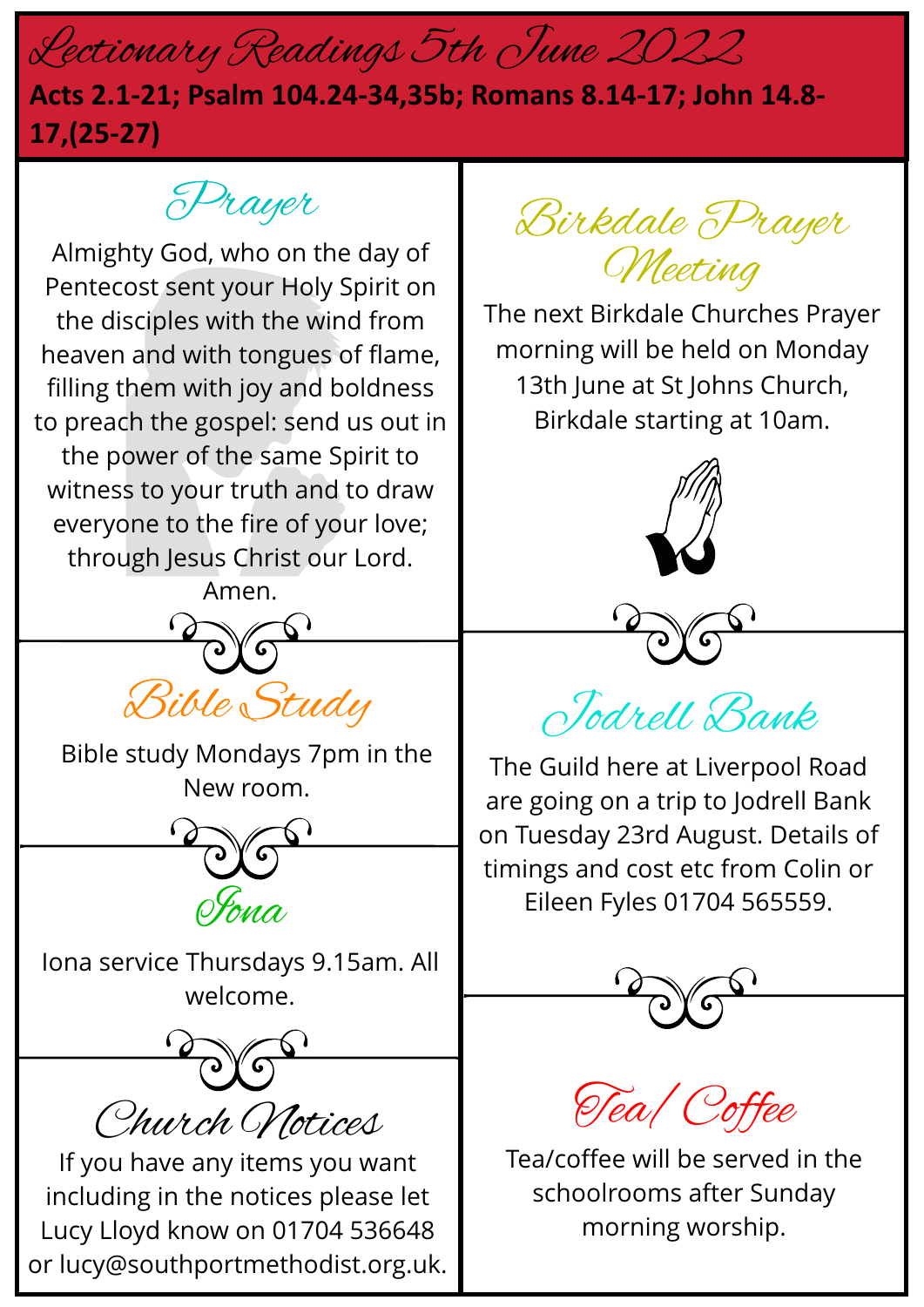Food Pantry

Thank you so much for your continuing support to supply goods for the food pantry. In short supply at the moment are: Tinned vegetables, pasta, pasta sauce, orange juice, apple juice, Fray bentos pies, rice, Long life whole milk, savoury crackers and gluten free items.



Please pray for our Jubilee celebrations this Friday 3rd. Hope to see you all there from 11am.

Facets Coffee

Morning

Tuesday 14th June 10.00-11.30 Everyone is welcome.





Our flowers this week have been kindly donated by Molly Wright in



# **COMPASSION ACTS**

Compassion Acts are running a holiday club for 2 weeks at the start of the school break and are looking for volunteers to help this run smoothly.

The club will be based at Christ the King School Week 1 is Monday 25th to Friday 29th July Week 2 is Monday 1st August to Friday 5th August

Please contact by email [office@compassionacts.co.uk](mailto:office@compassionacts.co.uk) if you are interested and available for any of these dates . Part day volunteering will also be well received .

These are vulnerable children who value quality time with adults .